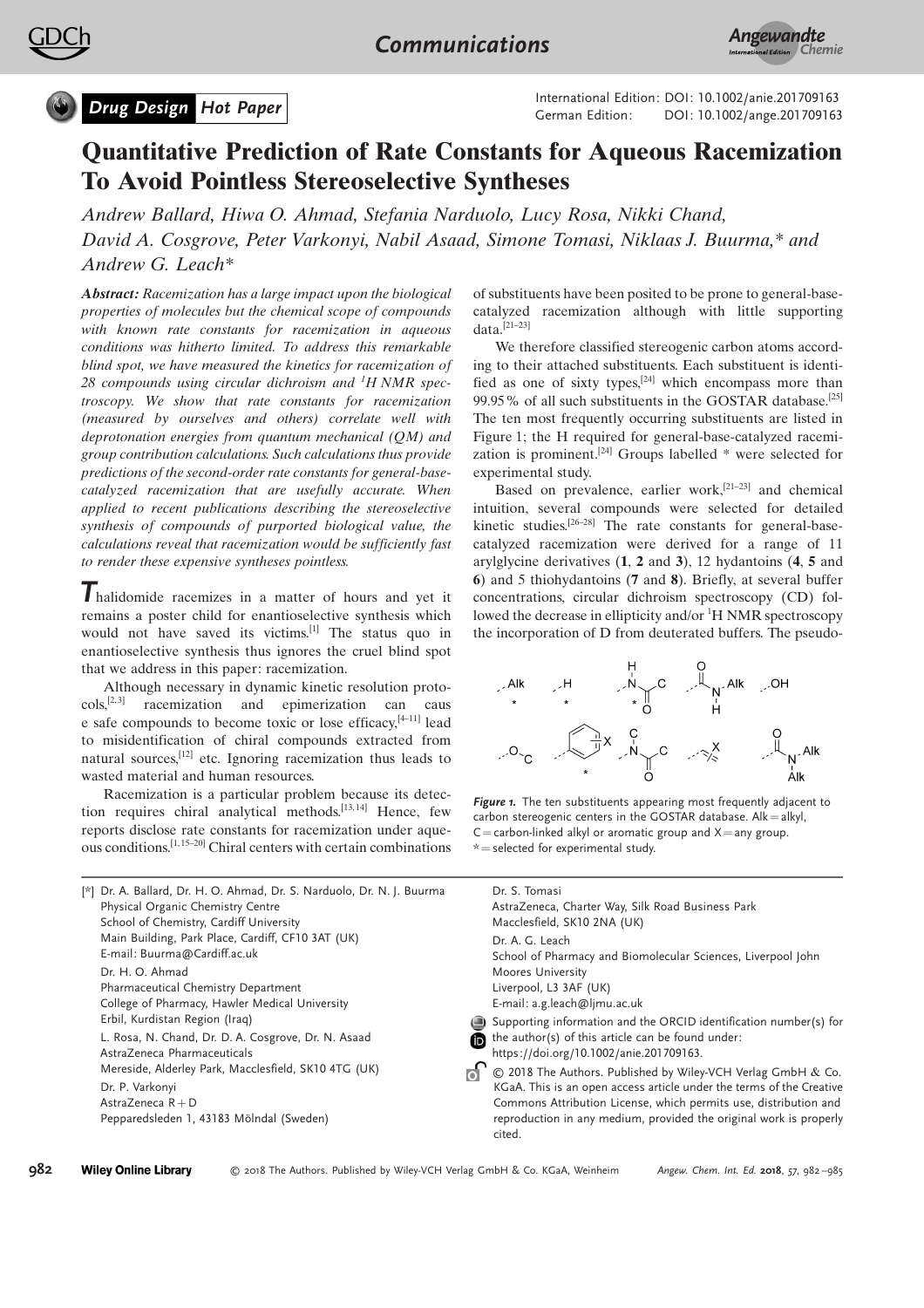first-order rate constants for these processes were corrected for hydrolysis side reactions if required.<sup>[24]</sup> Plotting the firstorder rate constants for racemization or H/D exchange against the concentration of the basic component of the buffer yielded the second-order rate constants for generalbase-catalyzed racemization. These were corrected for reaction temperature and substrate protonation state.[24]

For predictive modeling, a mechanistic understanding is beneficial. Racemization of the stereogenic centers studied here could occur by either an  $S_E1$  or an  $S_E2$  mechanism. For hydantoins (e.g. 4–6) both the  $S_E1$  and  $S_E2$  mechanisms have been proposed previously,<sup>[18,29]</sup> but we have shown that these reactions occur via the  $S<sub>E</sub>1$  mechanism.<sup>[30]</sup> Further, Hammett plots for 1a-h show a positive slope and better correlation with  $\sigma^-$  than  $\sigma$  suggesting that a negative charge is formed on the stereogenic center in the rate-determining step of the racemization reaction, in line with an  $S_E1$  mechanism.<sup>[24]</sup>

The experimental data were correlated with deprotonation energies  $(\Delta \Delta G(R_1,R_2,R_3),$  Scheme 1) from B3LYP/6–  $31 + G^{**}$  calculations incorporating aqueous solvation using the PCM protocol.[24] Second-order rate constants for generalbase-catalyzed racemization,  $k_{gb}$ , correlate well with  $\Delta\Delta G$ - $(R_1,R_2,R_3)$  for **1–3** and **4–8**.<sup>[24]</sup>

The set of compounds was supplemented with literature data for 9-16,<sup>[24]</sup> leading to the relationship with  $\Delta\Delta G$ - $(R_1,R_2,R_3)$  shown at the top of Figure 2. The line of best fit has equation  $\log(k_{\text{gb}}) = -0.20 \times \Delta \Delta G(\text{R}_1,\text{R}_2,\text{R}_3) -14.28$ , with an  $R^2$  value of 0.68 and root mean square error of 0.61, that is, reproducing rate constants to within a factor of approximately 4. Clopidogrel is excluded from this analysis due to large experimental uncertainties.[24]

The computational procedure was extended to include a group-contribution approach that is amenable to rapid analysis of chiral compounds and is described with examples in section S5. A simple representative  $(R)$  of each substituent type was selected and  $\Delta\Delta G(R_1,R_2,R_3)$  computed with  $R_1 = R$ 

Scheme 1.





 $R = H (a); 4-OH (b); 4-Me (c); 4-F (d);$ 4-Cl (e); 3-F (f); 3-Cl (g); 4-CF<sub>3</sub> (h)



 $R =$  phenyl (a): 4-fluorophenyl (b) 4-methoxyphenyl (c); tetrahydrofuran-3-yl (d);<br>4-methoxyphenyl (c); tetrahydrofuran-3-yl (d);<br>OH (e); pyridin-3-yl (f); N-methylpyrrol-2-yl (g)



thiophen-2-yl (a)

thionhen-3-vl (h)

Angew. Chem. Int. Ed. 2018, 57, 982-985 **2018** The Authors. Published by Wiley-VCH Verlag GmbH & Co. KGaA, Weinheim **[www.angewandte.org](http://www.angewandte.org)** 983





 $\mathtt{la}\,(\blacksquare),\mathtt{lb}(\blacklozenge),\mathtt{lc}\,(\blacktriangle),\mathtt{Id}\,(\blacksquare),\mathtt{le}\,(\square),\mathtt{1f}\,(\lozenge),\mathtt{1g}(\triangle),\mathtt{lh}\,(\lozenge),\mathtt{2}\,(\blacksquare),\mathtt{3a}\,(\blacksquare),\mathtt{3b}\,(\blacklozenge),\mathtt{4a}\,(\blacksquare),\mathtt{4b}\,(\lozenge),\mathtt{4b}\,(\lozenge),\mathtt{4c}\,(\lozenge),\mathtt{4d}\,(\lozenge),\mathtt{4d}\,(\lozenge),\mathtt{4e}\,(\lozen$ (\*), 4c ( $\blacktriangle$ ), 4d (\*) 4e ( $\Box$ ), 4f ( $\diamond$ ), 4g ( $\triangle$ ), 5a ( $\blacksquare$ ), 5b (\*), 5c ( $\blacktriangle$ ), 5f ( $\diamond$ ), 6 ( $\blacksquare$ ), 7a ( $\blacksquare$ ), 7b (\*), 7c  $(\blacktriangle)$ , 7d  $(\blacktriangleright)$ , 8  $(\blacksquare)$ , 9  $(\blacksquare)$ , 10  $(\blacktriangleright)$ , 11  $(\blacktriangle)$ , 12  $(\blacktriangleright)$ , 13  $(\square)$ , 14  $(\diamondsuit)$ , 15  $(\triangle)$ , 16  $(\heartsuit)$ . Bottom: A  $(\blacksquare)$ , B  $(*)$ , C ( $\blacktriangle$ ), D ( $\blacksquare$ ), D' ( $\heartsuit$ ), E ( $\bullet$ ), F ( $\blacktriangle$ ), G ( $\copyright$ ), H ( $\copyright$ ), I ( $\Box$ ), J ( $\Diamond$ ), K ( $\Box$ ), L ( $\triangle$ ), M ( $\bigcirc$ ) and N ( $\bigcirc$ ).

**Figure 2.** Second-order rate constants for racemization under aqueous general-base-catalyzed conditions plotted against: computed  $\Delta\Delta G$ - $(R_1, R_2, R_3)$  values (top) and  $\Sigma\Delta\Delta G$  values (bottom). Clopidogrel (16) is excluded from the line.



and  $R_2 = R_3 = H$ . These  $\Delta \Delta G(R,H,H)$  values indicate how much R stabilizes an adjacent anion. The sum  $\Delta\Delta G$ - $(R_1,H,H) + \Delta \Delta G(R_2,H,H) + \Delta \Delta G(R_3,H,H)$ , for the three non-H substituents around a chiral carbon atom is referred to here as  $\Sigma \Delta \Delta G$ . When two or three of the groups provide stabilization through charge delocalization, a cross-conjugation correction is applied to reflect the reduced ability of the second group to stabilize the anion caused by the presence of the first.[24]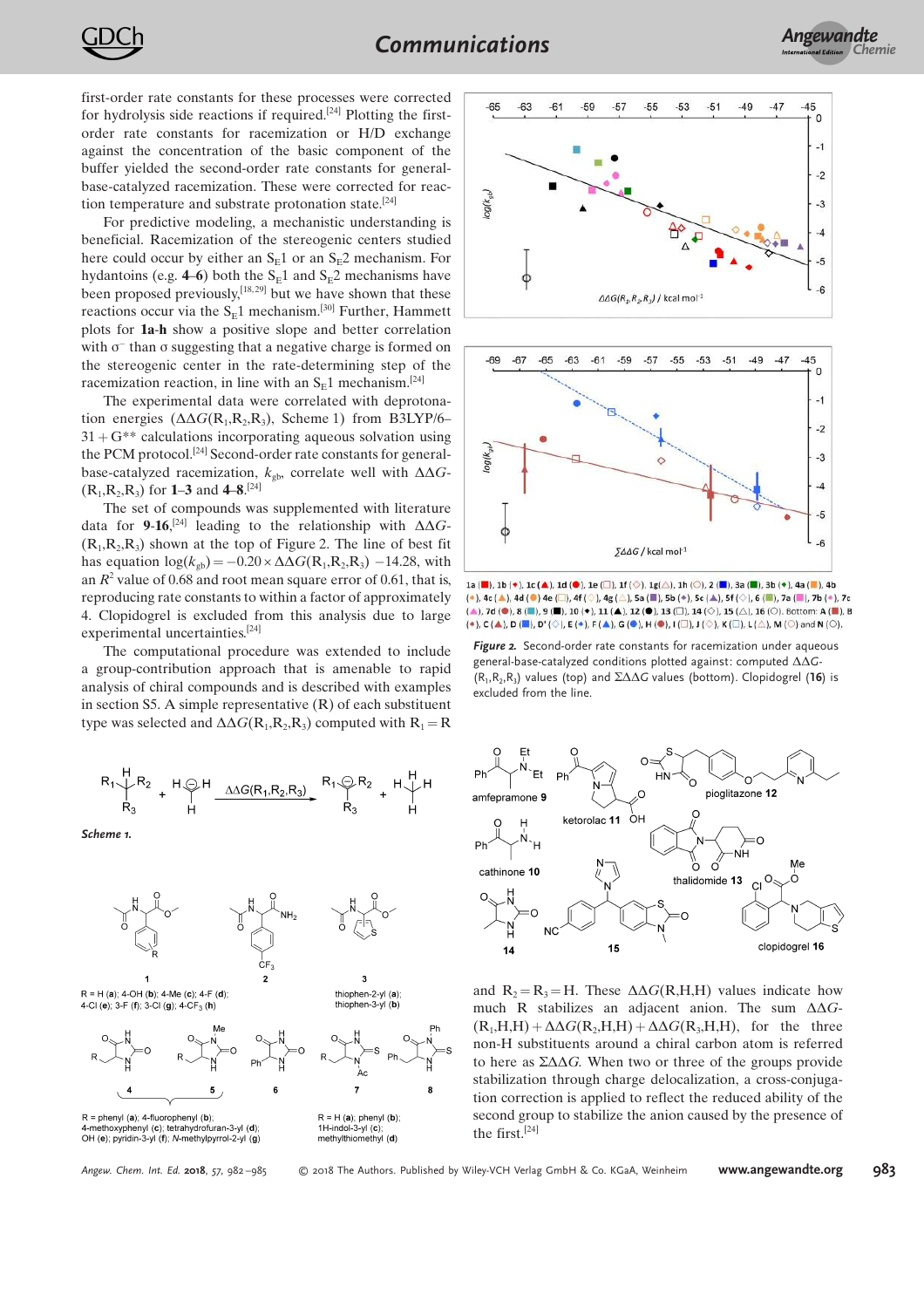Table 1: Stereogenic center types.

| Center<br>type | Non-H substituents                                             | Representative<br>compounds<br>[number]     |
|----------------|----------------------------------------------------------------|---------------------------------------------|
| A              | phenyl, reversed secondary amide, ester                        | 1 $a-h$ [8]                                 |
| В              | phenyl, reversed secondary amide, primary<br>amide             | $2$ [1]                                     |
| c              | 5-membered aromatic, reversed<br>secondary amide, ester        | 3[2]                                        |
| D/D'           | alkyl, reversed secondary amide, acidic<br>secondary amide     | $D = 4a-g$<br>$5a-c+f[11]$<br>$D' = 14$ [1] |
| Е              | phenyl, reversed secondary amide, acidic<br>secondary amide    | $6$ [1]                                     |
| F              | alkyl, aminothiooxo imide, acidic secondary<br>amide           | 7 a–d [4]                                   |
| G              | alkyl, reversed secondary thioamide, acidic<br>secondary amide | $8$ [1]                                     |
| н              | ketone, dialkyl tertiary amine, alkyl                          | $9$ [1]                                     |
|                | ketone, primary amine, alkyl                                   | 10 [1]                                      |
|                | carboxylic acid, 5-membered<br>aromatic, alkyl                 | וון רר                                      |
| к              | thioether, alkyl, acidic secondary amide                       | 12 [1]                                      |
| L              | imide, alkyl, acidic secondary amide                           | 13 [1]                                      |
| м              | phenyl, phenyl, 5-membered aromatic                            | 15 [1]                                      |
| N              | ester, dialkyl tertiary amine, phenyl                          | 16 [1]                                      |

The 35 compounds studied fall into fourteen chiral carbon atom types (A–N, Table 1) that have one hydrogen attached.<sup>[1,15-19,31]</sup> The second-order rate constants for generalbase-catalyzed racemization are plotted against  $\Sigma \Delta \Delta G$  at the bottom of Figure 2. When a chiral center type is represented by more than one compound, the mean value of  $log(k_{\text{orb}})$  for all representatives was used and the full range of values is shown as a vertical line. This prevents any center type from dominating the linear fit.

For the phenylglycine esters (A), substituent effects can cause up to a log unit variation from the line of best fit. This is likely to be representative of general substituent effects.<sup>[24]</sup> Grouping five-membered aromatic rings together (C) masks variation of 1.6 log units, likely reflecting the more direct influence of heteroatoms in aromatic rings. A relatively diverse set of alkyl substituents in the 5-position on a hydantoin ring (group  $\bf{D}$ ) or thiohydantoin ( $\bf{F}$ ) causes little variation in rate constants for racemization. In general, variation caused by substitution or structural variation within classes is less than two orders of magnitude and typically less than one order of magnitude.

At the bottom of Figure 2, two subgroups are apparent: those involving a cyclic anion with the potential to be aromatic and those that do not.

For the non-aromatic set (shown in red) a line of best fit with equation  $log(k_{gb}) = -0.11 \times \Sigma \Delta \Delta G$  -9.81<br>was found (R<sup>2</sup>=0.78 and  $(R^2 = 0.78)$  $RMSE = 0.40$  log units) and for the aromatic anion set (shown in blue) the line of best fit has equation  $log(k_{ab}) = -0.26 \times \Sigma \Delta \Delta G$  $-16.95$  (R<sup>2</sup> = 0.92 and RMSE =

984 [www.angewandte.org](http://www.angewandte.org) C 2018 The Authors. Published by Wiley-VCH Verlag GmbH & Co. KGaA, Weinheim Angew. Chem. Int. Ed. 2018, 57, 982-985

0.39 log units). The RMSE for all compounds computed individually is 0.64 for non-aromatic anions (excluding clopidogrel) and 0.37 for aromatic anions, that is, predictions are typically within 5-fold. Although not a perfect guide, the group contribution approach provides an easily applied, useful and rapid filtering that can even be used for very large databases.

For the particular example of chiral pharmaceuticals, our analysis can be applied to predict half-lives of racemization in physiological conditions. The rate constants for racemization of thalidomide at different phosphate buffer concentrations compared to that in blood suggest that, in terms of availability of catalytically active general bases, blood is approximately equivalent to a 0.15m phosphate buffer at pH 7.2. Therefore, with  $k_{gb}$  predicted by the QM or group contribution method, the required half-lives can be predicted.<sup>[1]</sup>

A comprehensive workflow has now arisen: rapid analysis with a group contribution based method can trigger quantum mechanical calculations, which in turn can trigger an experimental protocol (Figure 3). Compounds at high risk of racemization can be avoided and racemization risk can be suppressed by design.

To illustrate the degree to which racemization in aqueous conditions is an overlooked issue, we have surveyed recent editions of leading chemistry journals, using our knowledge of the group contributions, to identify several articles envisaging biological applications. This was not an exhaustive search. Compounds described were subject to group contribution calculations. It is disappointing to reveal (Table 2) that liability to racemize under physiological conditions is more commonplace than would be possible if it were properly understood and controlled, as many chemists seem to believe.

In summary, we describe an approach to quantitatively predict the racemization risk that is generally applicable and allows synthetic chemists to avoid racemization-prone targets or understand erosion of the enantiomeric excess (ee). The approach allows quantitative assessment of the risk of chiral compounds of turning into racemic mixtures when used as pharmaceuticals or for other purposes.[36]

### Acknowledgements

The UK Research Council and AstraZeneca are thanked for a PhD studentship (AB) under project number EP/C537572/ 1 (EPSRC CASE for New Academics Award), the Kurdistan Regional Government is thanked for a PhD studentship (HOA), Advanced Research Computing at Cardiff (ARCCA) are thanked for computational resources. The



Figure 3. Workflow for identifying compounds at risk of racemization, in parentheses is the typical time taken to process one compound at each step.